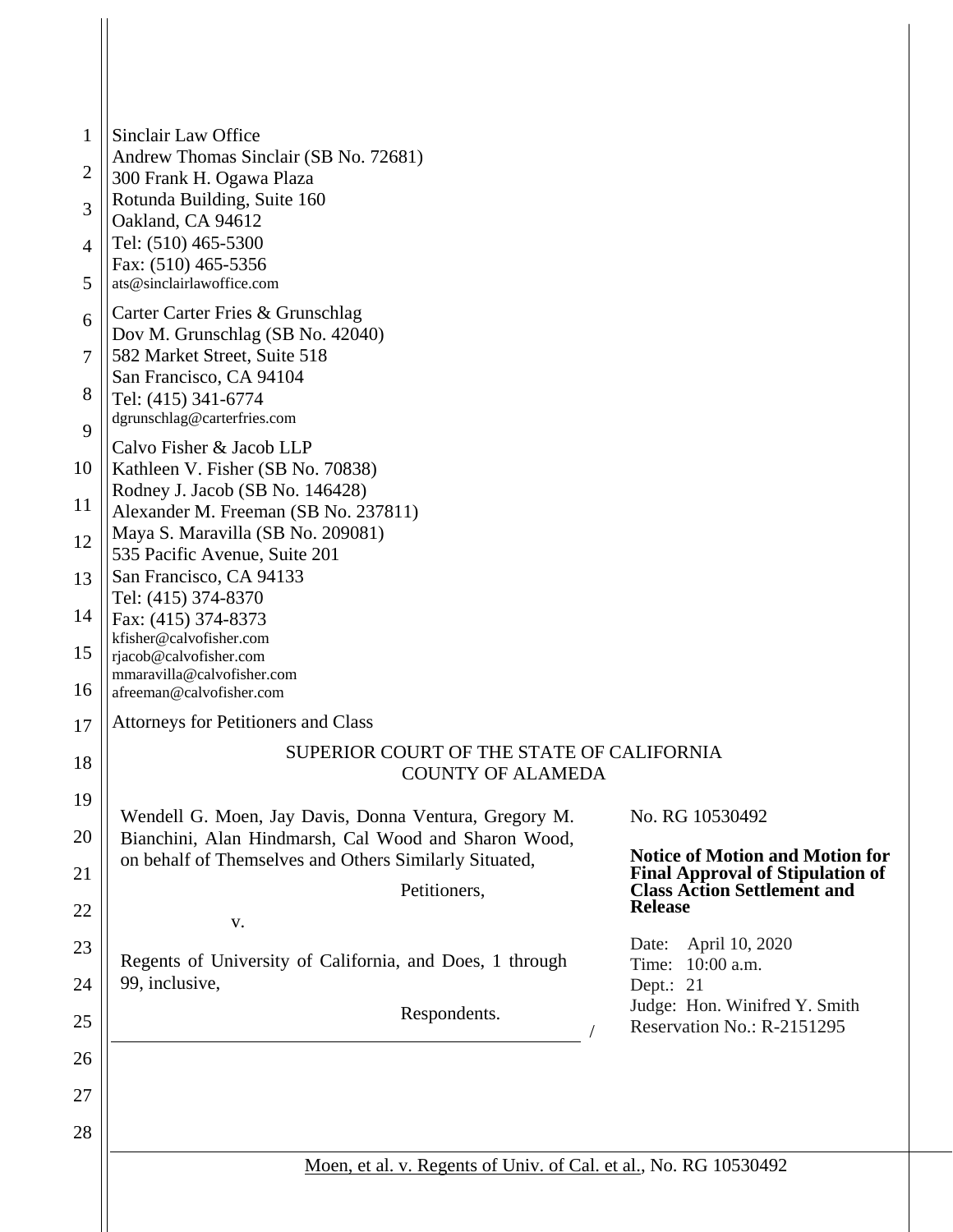## TO THE COURT, ALL PARTIES, AND THEIR ATTORNEYS OF RECORD:

The Dept. 21 Guidelines for Final Approval of Class Action Settlement, ¶ 1, provide:

Since the date and place of final approval hearings are set by the preliminary approval order, notice of which is typically included in the notice to class members of the settlement itself (California Rules of Court ["CRC"]  $3.769(e)$  & (f)), the final approval hearing is outside the scope of Code of Civil Procedure §1005. Nevertheless, settling parties should caption their papers submitted in support of final approval as a "Motion for Final Approval," and should obtain a motion reservation number from the Department 21 clerk before filing. Doing so will ensure proper handling in the court's electronic calendaring system, and provide the mechanism for the issuance of a tentative ruling.

Pursuant to these Guidelines, notice of the hearing on Petitioners' Motion for Final Approval of Stipulation of Class Action Settlement and Release has already been provided. Specifically, the Court's orders on December 20, 2019 granting preliminary approval of the class action settlement provided adequate notice that it was setting a hearing for April 10, 2020 on Petitioners' Motion for Final Approval of Stipulation of Class Action Settlement and Release, which was set for 10:00 a.m. in Department 21 of the above-entitled Court, located at 1221 Oak Street, 4<sup>th</sup> Floor, Oakland, California 94612.

Given the ongoing COVID-19 situation, Petitioners intend to ask the Court to conduct the hearing telephonically. Petitioners also request that the hearing not be re-scheduled because the relief requested in the motion will trigger financial benefits and health care security to aging Class Members (including an immediate \$1,000 payment), many of whom are in categories most susceptible to the financial burdens and aggravated health care insecurity triggered by the COVID-19 Pandemic.

At the hearing, Petitioners will move the Court pursuant to California Rules of Court 3.769(f), (g), (h) for an entry of the [Proposed] Final Approval Order and Judgment filed herewith, granting final approval of the Parties' Stipulation of Class Action Settlement and Release.

This motion is made pursuant to California Rules of Court 3.769(f), (g), (h) and will be based on this notice; the accompanying memorandum and declarations in support thereof; the [Proposed] Final Approval Order and Judgment; all other papers on file in this action; and such oral or documentary evidence as may be presented at the hearing on this motion.

1

2

3

4

5

6

7

8

9

10

11

12

13

14

15

16

17

18

19

20

21

22

23

24